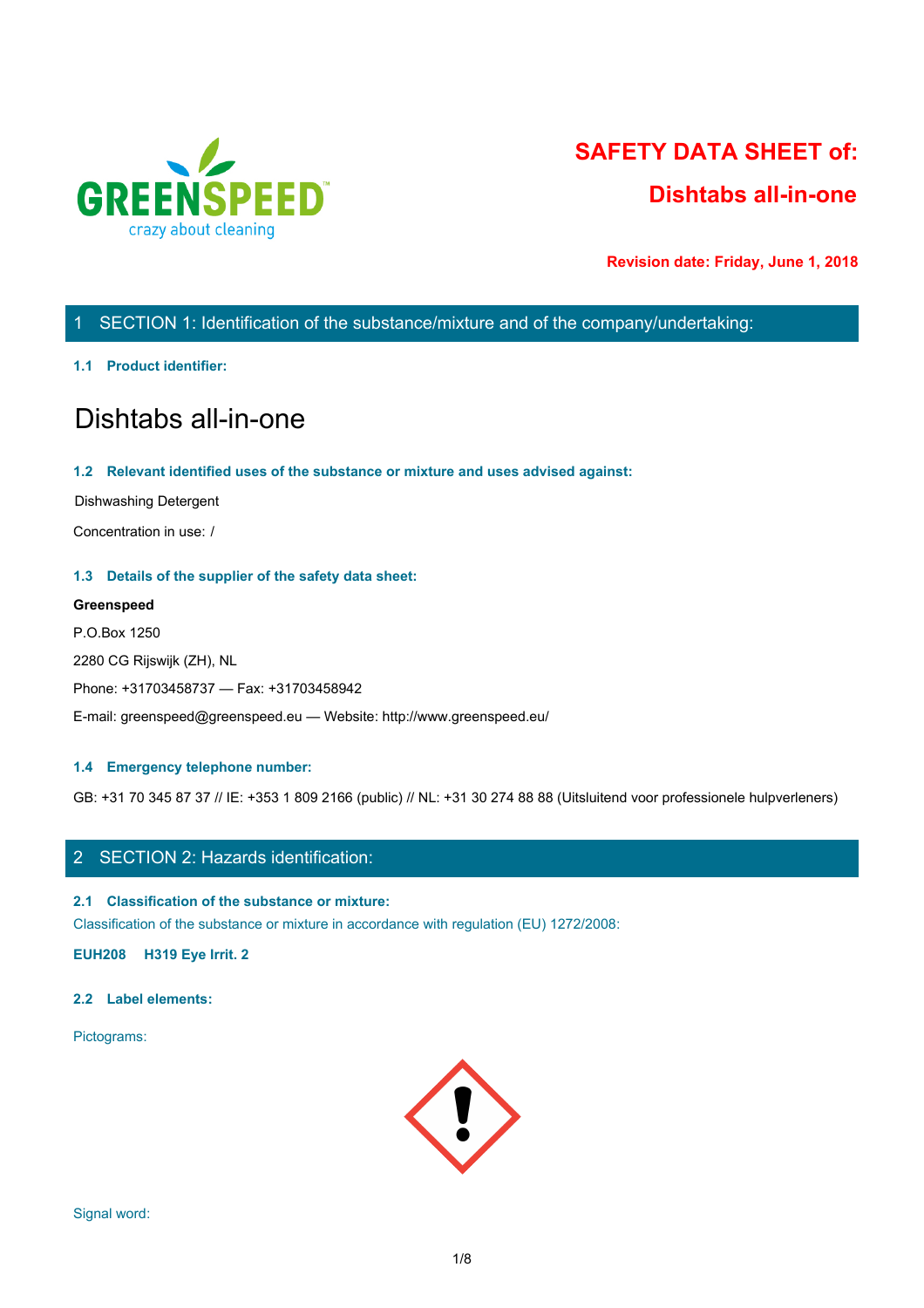# Warning

# Hazard statements:

| Warning                   |                                                                                                                                     |
|---------------------------|-------------------------------------------------------------------------------------------------------------------------------------|
| Hazard statements:        |                                                                                                                                     |
| <b>EUH208:</b>            | Contains (subtilisin). May produce an allergic reaction.                                                                            |
| <b>H319 Eye Irrit. 2:</b> | Causes serious eye irritation.                                                                                                      |
| Precautionary statements: |                                                                                                                                     |
| P301+P330+P331:           | IF SWALLOWED: Rinse mouth. Do NOT induce vomiting.                                                                                  |
| P305+P351+P338:           | IF IN EYES: Rinse cautiously with water for several minutes. Remove contact<br>lenses, if present and easy to do. Continue rinsing. |
| P337+P313:                | If eye irritation persists: Get medical advice/attention.                                                                           |
| Contains:                 |                                                                                                                                     |
| none                      |                                                                                                                                     |

none and the state of the state of the state of the state of the state of the state of the state of the state of the state of the state of the state of the state of the state of the state of the state of the state of the s

# **2.3 Other hazards:**

none and the state of the state of the state of the state of the state of the state of the state of the state of the state of the state of the state of the state of the state of the state of the state of the state of the s

# 3 SECTION 3: Composition/information on ingredients:

| Sodium carbonate                       | $\leq 40 \%$ | CAS number:<br><b>EINECS:</b><br>REACH Registration number: 01-2119485498-19<br><b>CLP Classification:</b> | 497-19-8<br>207-838-8<br>H319 Eye Irrit. 2                                                                                                                                      |
|----------------------------------------|--------------|------------------------------------------------------------------------------------------------------------|---------------------------------------------------------------------------------------------------------------------------------------------------------------------------------|
| Sodium Percarbonate                    | $\leq 20 \%$ | CAS number:<br><b>EINECS:</b><br>REACH Registration number: 01-2119457268-30<br><b>CLP Classification:</b> | 15630-89-4<br>239-707-6<br><b>H272 Ox. Sol. 3</b><br>H302 Acute tox. 4<br><b>H318 Eye Dam. 1</b>                                                                                |
| Sodium Disilicate                      | $\leq 2 \%$  | CAS number:<br><b>EINECS:</b><br>REACH Registration number: 01-2119448725-31<br><b>CLP Classification:</b> | 1344-09-8<br>215-687-4<br>H315 Skin Irrit. 2<br>H319 Eye Irrit. 2<br><b>H335 STOT SE 3</b>                                                                                      |
| Modified fatty alcohol polyglycolether | $\leq 1\%$   | CAS number:<br><b>EINECS:</b><br><b>REACH Registration number:</b><br><b>CLP Classification:</b>           | 501019-88-1<br>H319 Eye Irrit. 2<br><b>H412 Aquatic Chronic 3</b>                                                                                                               |
| subtilisin                             | $\leq 0.1$ % | CAS number:<br><b>EINECS:</b><br>REACH Registration number: 01-2119480434-38<br><b>CLP Classification:</b> | $9014 - 01 - 1$<br>232-752-2<br>H302 Acute tox. 4<br>H315 Skin Irrit. 2<br><b>H318 Eye Dam. 1</b><br>H334 Resp. Sens. 1<br><b>H335 STOT SE 3</b><br><b>H400 Aquatic Acute 1</b> |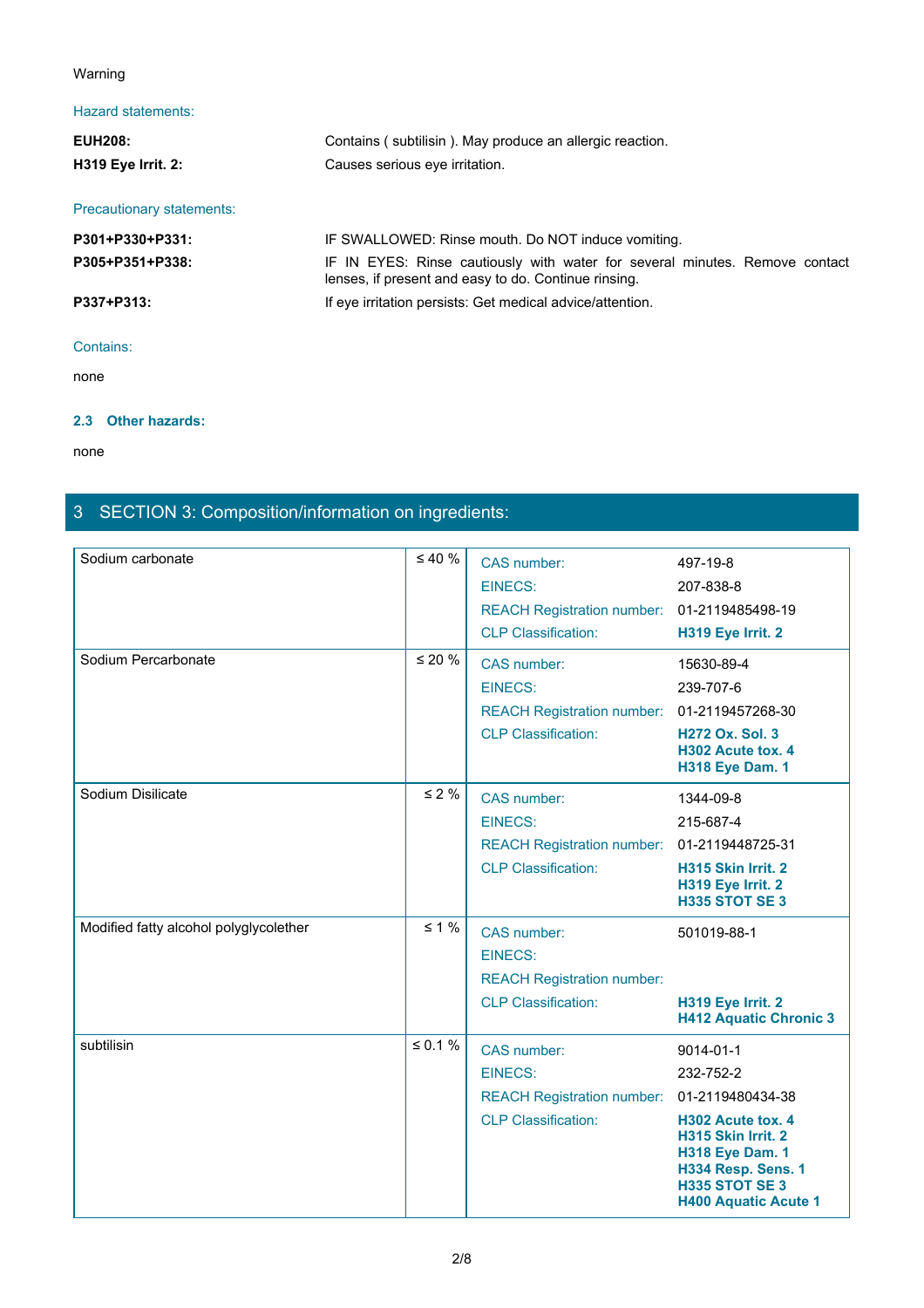For the full text of the H phrases mentioned in this section, see section 16.

# 4 SECTION 4: First aid measures:

#### **4.1 Description of first aid measures:**

Always ask medical advice as soon as possible should serious or continuous disturbances occur.

| <b>Skin contact:</b> | rinse with water.                                                                                |
|----------------------|--------------------------------------------------------------------------------------------------|
| Eye contact:         | rinse first with plenty of water, if necessary seek medical attention.                           |
| Ingestion:           | rinse first with plenty of water, if necessary seek medical attention.                           |
| Inhalation:          | in case of serious or continuous discomforts: remove to fresh air and seek medical<br>attention. |

#### **4.2 Most important symptoms and effects, both acute and delayed:**

| <b>Skin contact:</b> | none                                                        |
|----------------------|-------------------------------------------------------------|
| Eye contact:         | redness, pain, blurred vision                               |
| Ingestion:           | diarrhoea, headache, abdominal cramps, sleepiness, vomiting |
| Inhalation:          | none                                                        |

#### **4.3 Indication of any immediate medical attention and special treatment needed:**

none and the state of the state of the state of the state of the state of the state of the state of the state of the state of the state of the state of the state of the state of the state of the state of the state of the s

# 5 SECTION 5: Fire-fighting measures:

### **5.1 Extinguishing media:**

CO2, foam, powder, sprayed water

## **5.2 Special hazards arising from the substance or mixture:**

none and the state of the state of the state of the state of the state of the state of the state of the state of the state of the state of the state of the state of the state of the state of the state of the state of the s

# **5.3 Advice for firefighters:**

**Extinguishing agents to be avoided:** none and the state of the state of the state of the state of the state of the state of the state of the state of the state of the state of the state of the state of the state of the state of the state of the state of the s

# 6 SECTION 6: Accidental release measures:

#### **6.1 Personal precautions, protective equipment and emergency procedures:**

none<br>
S. SECTION 5: Fire-fighting measures:<br>
S. S. Special hazards arising from the substance or mixture:<br>
H. S. Special hazards arising from the substance or mixture:<br>
and avoid in the fumes, spilled substances and avoid windRemove any contaminated clothing and used contaminated protective equipment and dispose of it safely.

#### **6.2 Environmental precautions:**

do not allow to flow into sewers or open water.

### **6.3 Methods and material for containment and cleaning up:**

Contain released substance, store into suitable containers. If possible remove by using absorbent material.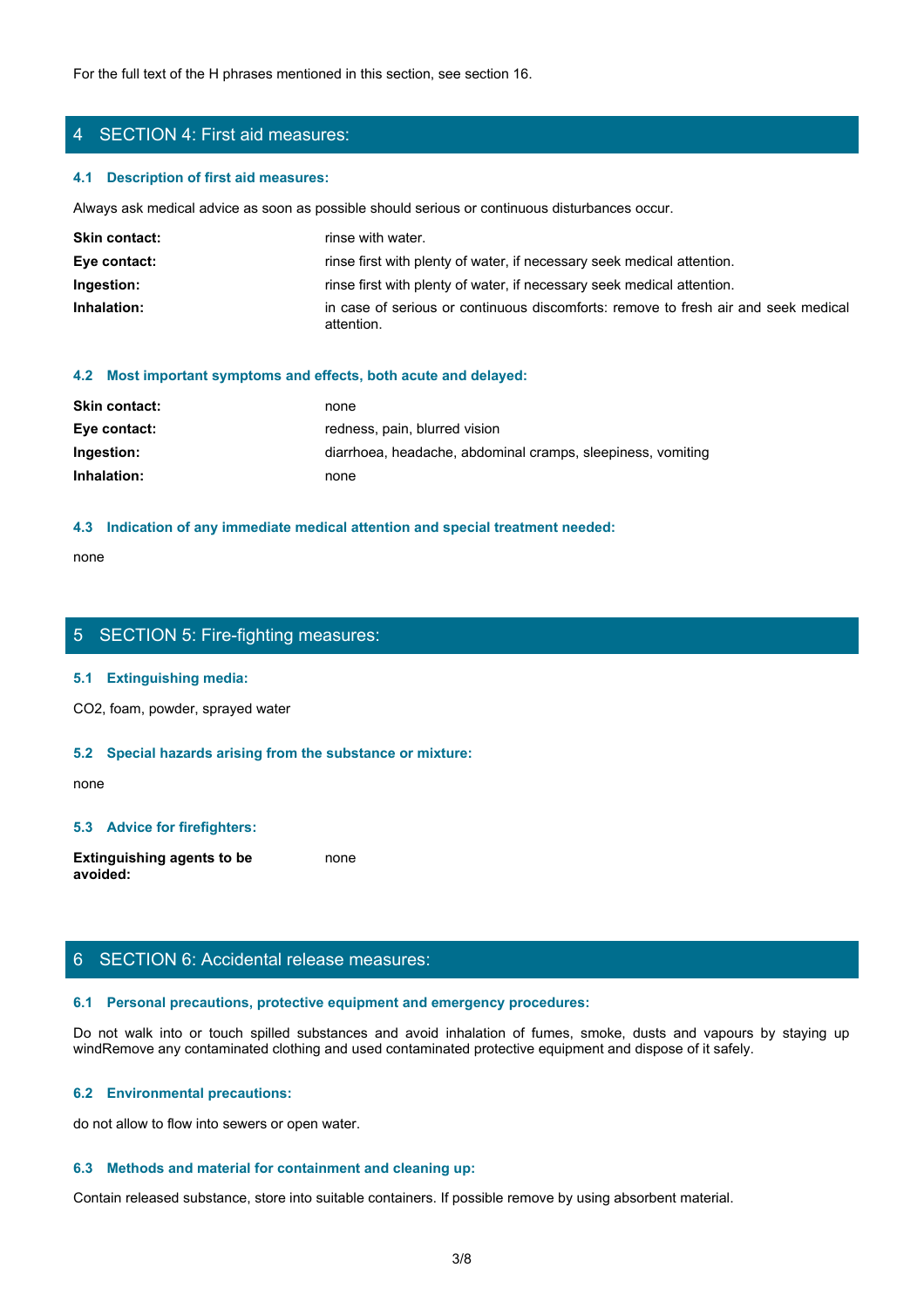## **6.4 Reference to other sections:**

for further information check sections 8 & 13.

# 7 SECTION 7: Handling and storage:

### **7.1 Precautions for safe handling:**

### **7.2 Conditions for safe storage, including any incompatibilities:**

### **7.3 Specific end use(s):**

# 8 SECTION 8: Exposure controls/personal protection:

# **8.1 Control parameters:**

### **8.2 Exposure controls:**

|                                  | $\ldots$ recautions for safe narround.                                                                                                                                                                                                                                                                                                                            |            |
|----------------------------------|-------------------------------------------------------------------------------------------------------------------------------------------------------------------------------------------------------------------------------------------------------------------------------------------------------------------------------------------------------------------|------------|
|                                  | handle with care to avoid spillage.                                                                                                                                                                                                                                                                                                                               |            |
|                                  | 7.2 Conditions for safe storage, including any incompatibilities:                                                                                                                                                                                                                                                                                                 |            |
|                                  | keep in a sealed container in a closed, frost-free, ventilated room.                                                                                                                                                                                                                                                                                              |            |
| 7.3 Specific end use(s):         |                                                                                                                                                                                                                                                                                                                                                                   |            |
| Dishwashing Detergent            |                                                                                                                                                                                                                                                                                                                                                                   |            |
|                                  | 8 SECTION 8: Exposure controls/personal protection:                                                                                                                                                                                                                                                                                                               |            |
|                                  | 8.1 Control parameters:                                                                                                                                                                                                                                                                                                                                           |            |
|                                  | Listing of the hazardous ingredients in section 3, of which the TLV value is known                                                                                                                                                                                                                                                                                |            |
|                                  | Sodium Percarbonate 10 mg/m <sup>3</sup>                                                                                                                                                                                                                                                                                                                          |            |
| 8.2 Exposure controls:           |                                                                                                                                                                                                                                                                                                                                                                   |            |
| <b>Inhalation</b><br>protection: | respiratory protection is not required. Use ABEK type gas masks in case of irritating exposure. If<br>necessary, use with sufficient exhaust ventilation.                                                                                                                                                                                                         |            |
| <b>Skin</b><br>protection:       | handling with nitril-gloves (EN 374). Breakthrough time: >480' Material thickness: 0,35 mm.<br>Thoroughly check gloves before use. Take of the gloves properly without touching the outside<br>with your bare hands. The manufacturer of the protective gloves has to be consulted about the<br>suitability for a specific work station. Wash and dry your hands. |            |
| Eye<br>protection:               | keep an eye-rinse bottle within reach. Tight-fitting safety goggles. Wear a face shield and<br>protective suit in case of exceptional processing problems.                                                                                                                                                                                                        | $\bigodot$ |
| <b>Other</b>                     | impermeable clothing. The type of protective equipment depends on the concentration and<br>amount of hazardous substances at the work station in question.                                                                                                                                                                                                        |            |

# 9 SECTION 9: Physical and chemical properties:

# **9.1 Information on basic physical and chemical properties:**

| Melting point/melting range:        |                 |
|-------------------------------------|-----------------|
| <b>Boiling point/Boiling range:</b> | 100 °C — 100 °C |
| pH:                                 |                 |
| pH 1% diluted in water:             | 10.9            |
| Vapour pressure/20°C.:              |                 |
| Vapour density:                     | not applicable  |
| Relative density, 20°C:             |                 |
| Appearance/20°C:                    | liauid          |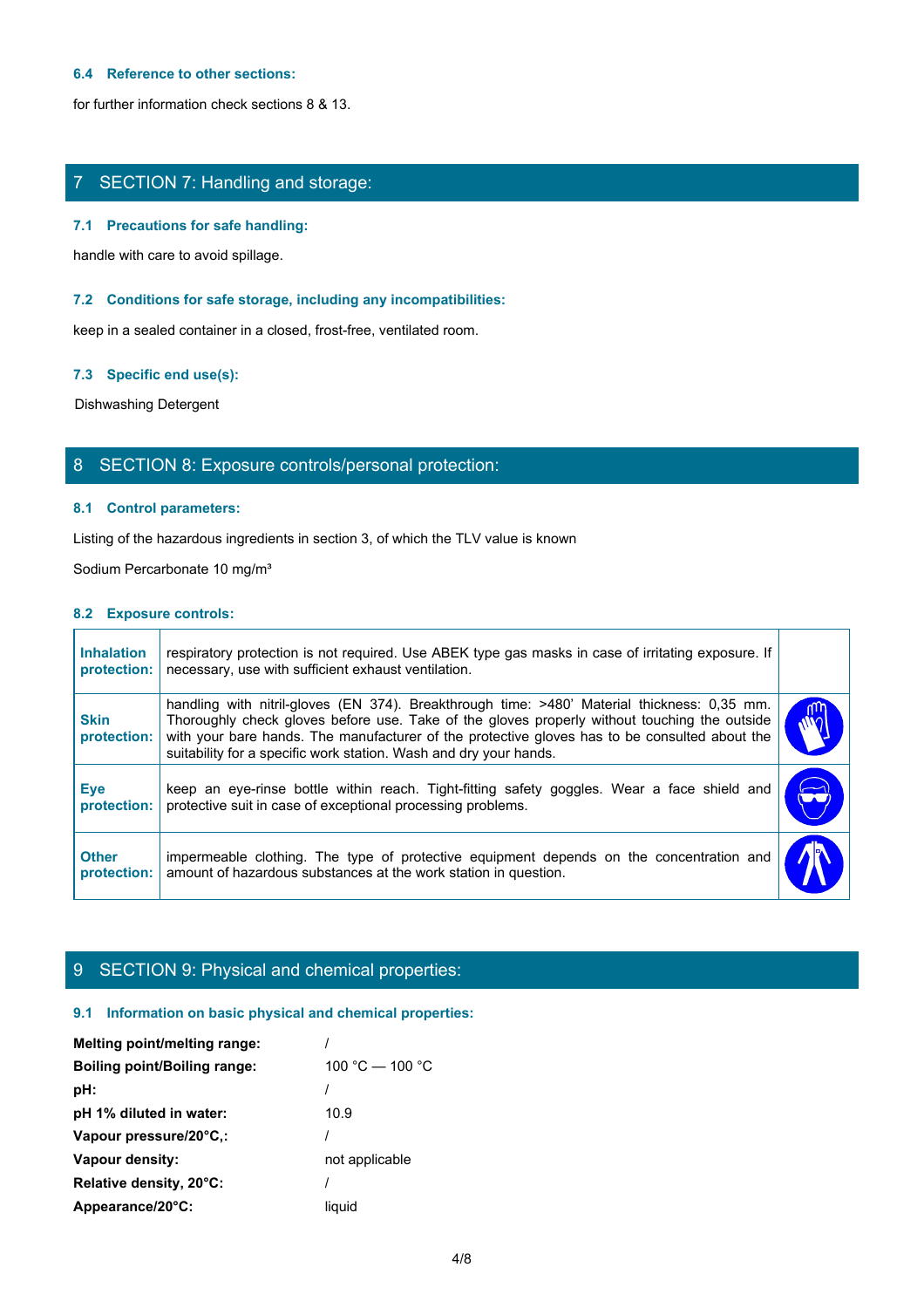| Flash point:                                       |                    |
|----------------------------------------------------|--------------------|
| Flammability (solid, gas):                         | not applicable     |
| Auto-ignition temperature:                         |                    |
| Upper flammability or explosive<br>limit, (Vol %): |                    |
| Lower flammability or explosive<br>limit, (Vol %): |                    |
| <b>Explosive properties:</b>                       | not applicable     |
| <b>Oxidising properties:</b>                       | not applicable     |
| Decomposition temperature:                         |                    |
| Solubility in water:                               | completely soluble |
| <b>Partition coefficient: n-</b><br>octanol/water: | not applicable     |
| Odour:                                             | characteristic     |
| <b>Odour threshold:</b>                            | not applicable     |
| Dynamic viscosity, 20°C:                           |                    |
| Kinematic viscosity, 40°C:                         |                    |
| Evaporation rate (n-BuAc = 1):                     | 0.300              |

# **9.2 Other information:**

| Volatile organic component (VOC): |  |
|-----------------------------------|--|
| Volatile organic component (VOC): |  |
| <b>Sustained combustion test:</b> |  |

# 10 SECTION 10: Stability and reactivity:

# **10.1 Reactivity:**

stable under normal conditions.

# **10.2 Chemical stability:**

extremely high or low temperatures.

## **10.3 Possibility of hazardous reactions:**

none and the state of the state of the state of the state of the state of the state of the state of the state of the state of the state of the state of the state of the state of the state of the state of the state of the s

## **10.4 Conditions to avoid:**

protect from sunlight and do not expose to temperatures exceeding + 50°C.

### **10.5 Incompatible materials:**

none and the state of the state of the state of the state of the state of the state of the state of the state of the state of the state of the state of the state of the state of the state of the state of the state of the s

# **10.6 Hazardous decomposition products:**

doesn't decompose with normal use

# 11 SECTION 11: Toxicological information:

# **11.1 Information on toxicological effects:**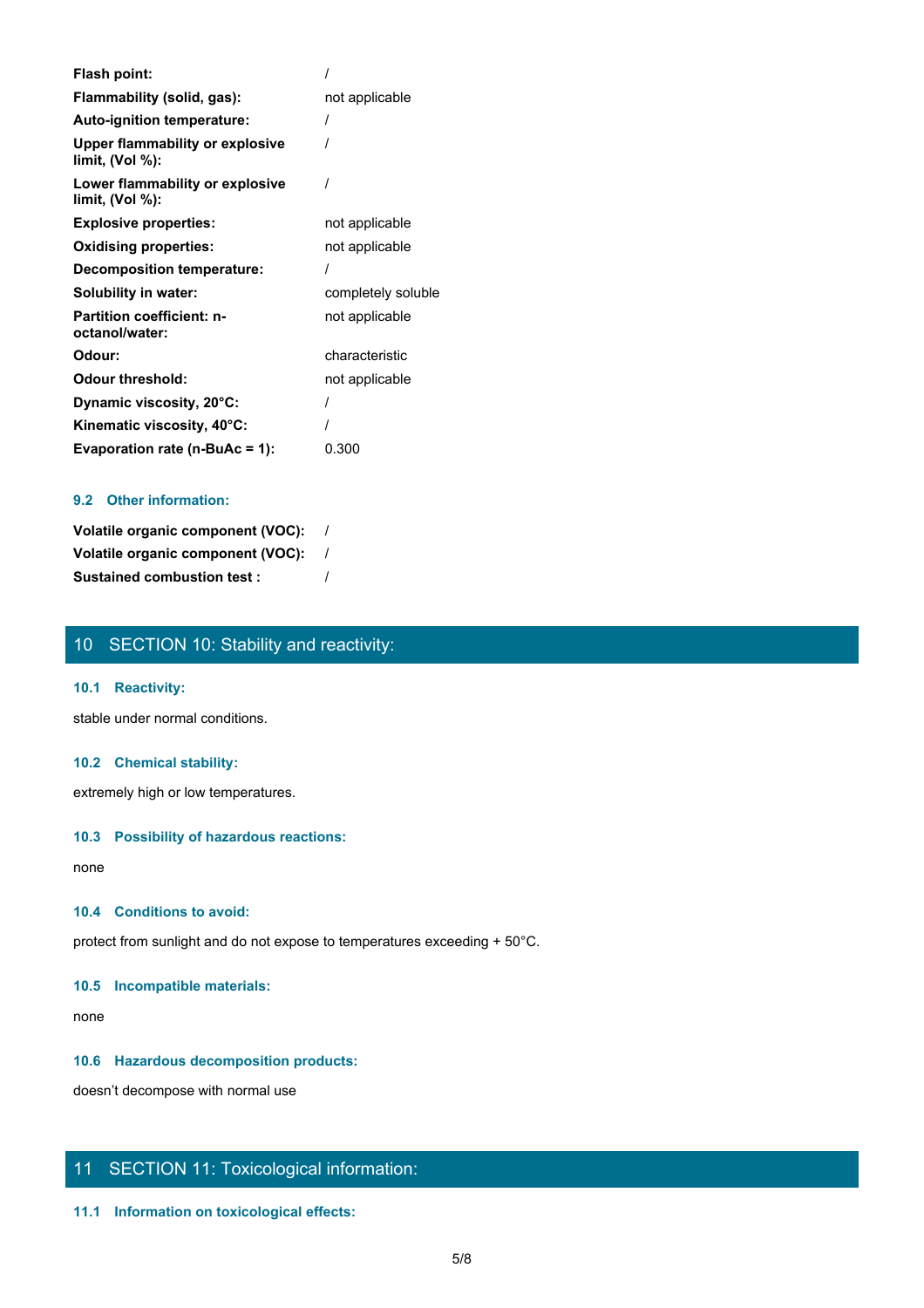**H319 Eye Irrit. 2:** Causes serious eye irritation.

**Calculated acute toxicity, ATE oral:** 1 885.529 mg/kg **Calculated acute toxicity, ATE** /

**dermal:**

| Sodium carbonate                       | LD50 oral, rat:<br>LD50 dermal, rabbit:<br>LC50, Inhalation, rat, 4h: | 4 090 mg/kg<br>$\geq$ 5 000 mg/kg<br>$\geq 50$ mg/l        |
|----------------------------------------|-----------------------------------------------------------------------|------------------------------------------------------------|
| Sodium Percarbonate                    | LD50 oral, rat:<br>LD50 dermal, rabbit:<br>LC50, Inhalation, rat, 4h: | 500 mg/kg<br>$\geq$ 5 000 mg/kg<br>$\geq 50$ mg/l          |
| Sodium Disilicate                      | LD50 oral, rat:<br>LD50 dermal, rabbit:<br>LC50, Inhalation, rat, 4h: | $\geq$ 5 000 mg/kg<br>$\geq$ 5 000 mg/kg<br>$\geq 50$ mg/l |
| Modified fatty alcohol polyglycolether | LD50 oral, rat:<br>LD50 dermal, rabbit:<br>LC50, Inhalation, rat, 4h: | $\geq$ 5 000 mg/kg<br>$\geq$ 5 000 mg/kg<br>$\geq 50$ mg/l |
| subtilisin                             | LD50 oral, rat:<br>LD50 dermal, rabbit:<br>LC50, Inhalation, rat, 4h: | 1 800 mg/kg<br>$\geq$ 5 000 mg/kg<br>$\geq 50$ mg/l        |

# 12 SECTION 12: Ecological information:

# **12.1 Toxicity:**

|                                        | LD50 dermal, rabbit:                                                                                                    | $\geq 5000$ mg/kg                                   |
|----------------------------------------|-------------------------------------------------------------------------------------------------------------------------|-----------------------------------------------------|
|                                        | LC50, Inhalation, rat, 4h: $\geq$ 50 mg/l                                                                               |                                                     |
| subtilisin                             | LD50 oral, rat:                                                                                                         | 1 800 mg/kg                                         |
|                                        | LD50 dermal, rabbit:                                                                                                    | $\geq 5000$ mg/kg                                   |
|                                        | LC50, Inhalation, rat, 4h: $\geq$ 50 mg/l                                                                               |                                                     |
|                                        |                                                                                                                         |                                                     |
|                                        |                                                                                                                         |                                                     |
|                                        |                                                                                                                         |                                                     |
| 12 SECTION 12: Ecological information: |                                                                                                                         |                                                     |
| 12.1 Toxicity:                         |                                                                                                                         |                                                     |
| Sodium carbonate                       | LC50 (Fish):                                                                                                            | 300 mg/L (96h)                                      |
|                                        |                                                                                                                         |                                                     |
|                                        | EC50 (Daphnia):                                                                                                         | 200 - 227 mg/L (48h)                                |
| subtilisin                             | LC50 (Fish):                                                                                                            | 8,2 mg/l, 96h (Oncorhynchus mykiss)                 |
|                                        | EC50 (Daphnia):                                                                                                         | $EC0 = 0,17$ mg/l                                   |
|                                        | NOEC (Algae):                                                                                                           | 0,041 mg (72h) (Pseudokirchneriella<br>subcapitata) |
|                                        |                                                                                                                         |                                                     |
| 12.2 Persistence and degradability:    |                                                                                                                         |                                                     |
|                                        |                                                                                                                         |                                                     |
| No.648/2004 on detergents.             | The surfactants contained in this preparation comply with the biodegradability criteria as laid down in Regulation (EC) |                                                     |
| 12.3 Bioaccumulative potential:        |                                                                                                                         |                                                     |
| No additional data available           |                                                                                                                         |                                                     |
|                                        |                                                                                                                         |                                                     |

# **12.2 Persistence and degradability:**

# **12.3 Bioaccumulative potential:**

# **12.4 Mobility in soil:**

| Water hazard class, WGK (AwSV): |                    |
|---------------------------------|--------------------|
| Solubility in water:            | completely soluble |

# **12.5 Results of PBT and vPvB assessment:**

No additional data available

# **12.6 Other adverse effects:**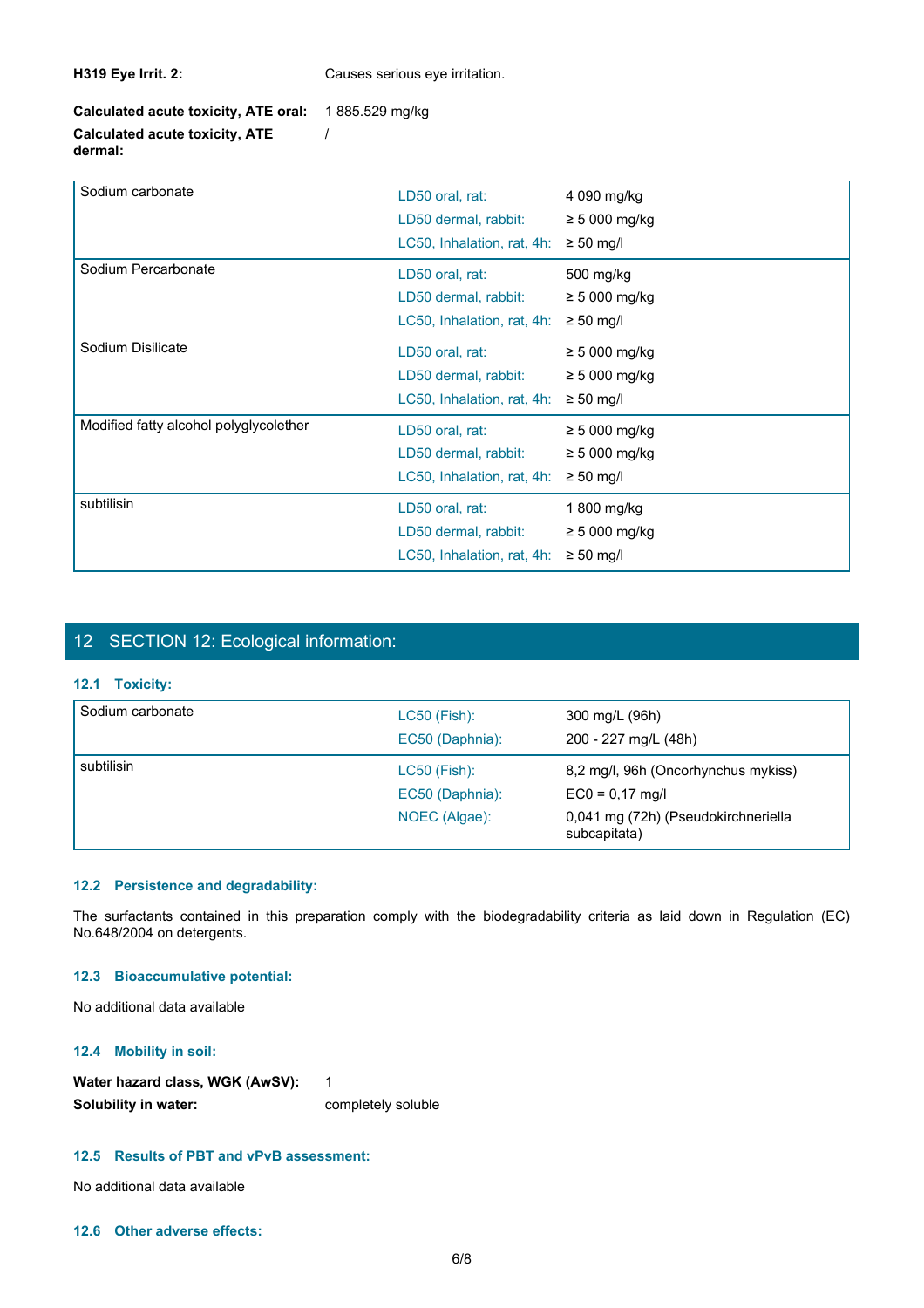# 13 SECTION 13: Disposal considerations:

### **13.1 Waste treatment methods:**

The product may be discharged in the indicated percentages of utilization, provided it is neutralised to pH 7. Possible<br>The product may be discharged in the indicated percentages of utilization, provided it is neutralised restrictive regulations by local authority should always be adhered to.

# 14 SECTION 14: Transport information:

#### **14.1 UN number:**

not applicable

# **14.2 UN proper shipping name:**

ADR, IMDG, ICAO/IATA not applicable

# **14.3 Transport hazard class(es):**

| Class(es):                                     | not applicable |
|------------------------------------------------|----------------|
| <b>Identification number of the</b><br>hazard: | not applicable |

#### **14.4 Packing group:**

not applicable

#### **14.5 Environmental hazards:**

not dangerous to the environment

#### **14.6 Special precautions for user:**

| <b>Hazard characteristics:</b> | not applicable |
|--------------------------------|----------------|
| <b>Additional guidance:</b>    | not applicable |

# 15 SECTION 15: Regulatory information:

#### **15.1 Safety, health and environmental regulations/legislation specific for the substance or mixture:**

Water hazard class, WGK (AwSV): 1 **Volatile organic component (VOC):** / **Volatile organic component (VOC):** / **Composition by regulation (EC)** Oxygen-based bleaching agents 5% - 15%, Nonionic surfactants < 5%, **648/2004:** Polycarboxylates < 5%, Enzymes < 5% not applicable<br>
Mormation:<br>
Il regulations/legislation specific for the substance or mixture:<br>
1<br>
1<br>
/<br>
Dolycarboxylates < 5%, Enzymes < 5%<br>
Polycarboxylates < 5%, Enzymes < 5%<br>
Folycarboxylates < 5%, Enzymes < 5%<br>
Folycar

## **15.2 Chemical Safety Assessment:**

No data available

# 16 SECTION 16: Other information: